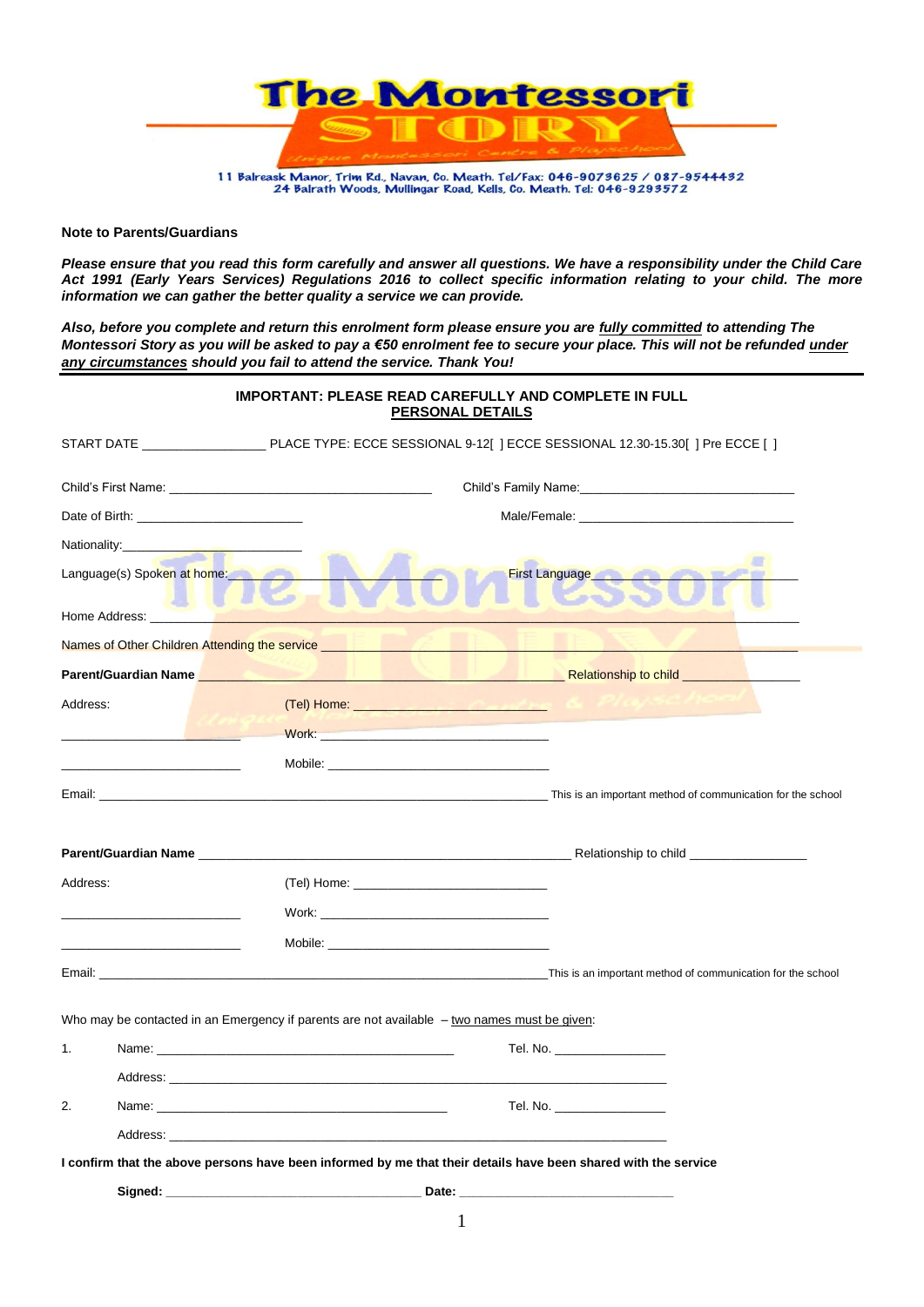# **ENROLMENT INFORMATION**

| Pre-ECCE Year (2 $\frac{1}{2}$ years old +) | ECCE Year 1 From 2+8mths to 3+7mths | ECCE Year 2 from $3+8$ mth to $4+8$ mths |
|---------------------------------------------|-------------------------------------|------------------------------------------|
|                                             |                                     |                                          |

# **\*PLEASE NOTE YOUR CHILD MUST BE 2YRS AND 8MTHS BY SEPT THE 1ST TO START THEIR FIRST ECCE YEAR**

**Please select your days – tick accordingly – these days are not guaranteed but we will do our upmost to accommodate your request:**

|                   | <b>MONDAY</b> | <b>TUESDAY</b> | <b>WEDNESDAY</b> | <b>THURSDAY</b> | <b>FRIDAY</b> |
|-------------------|---------------|----------------|------------------|-----------------|---------------|
| <b>MORNING:</b>   |               |                |                  |                 |               |
| $9 - 12$          |               |                |                  |                 |               |
| <b>AFTERNOON:</b> |               |                |                  |                 |               |
| $12.30 - 15.30$   |               |                |                  |                 |               |

#### **ADDITIONAL SERVICES AVAILABLE – Please tick if you would like avail of these services: As this is an 'add on' service to the standard Montessori session, a fee will apply**

| Early Drop Off:<br>8.45 to 9.00                                                  |                                                                                                                                                                                                                                      |
|----------------------------------------------------------------------------------|--------------------------------------------------------------------------------------------------------------------------------------------------------------------------------------------------------------------------------------|
| Extended Session: 12.00 to 12.30                                                 |                                                                                                                                                                                                                                      |
|                                                                                  | The Extended Session is available to children attending both the Morning and Afternoon session                                                                                                                                       |
|                                                                                  |                                                                                                                                                                                                                                      |
|                                                                                  | What year is your child attending primary school? ______________________________                                                                                                                                                     |
| Which Primary school do you think your child will be attending?                  |                                                                                                                                                                                                                                      |
|                                                                                  |                                                                                                                                                                                                                                      |
| Number of children in the family:                                                |                                                                                                                                                                                                                                      |
|                                                                                  |                                                                                                                                                                                                                                      |
|                                                                                  | Is your child the eldest/only, middle or youngest in the family? <b>The contract of the contract of the contract of the contract of the contract of the contract of the contract of the contract of the contract of the contract</b> |
|                                                                                  |                                                                                                                                                                                                                                      |
|                                                                                  |                                                                                                                                                                                                                                      |
|                                                                                  | Additional information that may help us to get to know your child better:                                                                                                                                                            |
|                                                                                  |                                                                                                                                                                                                                                      |
|                                                                                  |                                                                                                                                                                                                                                      |
|                                                                                  |                                                                                                                                                                                                                                      |
|                                                                                  |                                                                                                                                                                                                                                      |
| N.B: How many years will your child attend The Montessori Story and when is your | Child eligible for the ECCE scheme (Free Pre-School Year)?                                                                                                                                                                           |
|                                                                                  |                                                                                                                                                                                                                                      |
| How did you hear about The Montessori Story? Please tick all that apply:         |                                                                                                                                                                                                                                      |
| Newspaper:_____________________<br>1.                                            | 4. WOM and the state of the state of the state of the state of the state of the state of the state of the state of the state of the state of the state of the state of the state of the state of the state of the state of the       |
| Flyer: North March 1999<br>2.                                                    |                                                                                                                                                                                                                                      |
| Directory Inquiries:___________<br>3.                                            |                                                                                                                                                                                                                                      |
|                                                                                  |                                                                                                                                                                                                                                      |
|                                                                                  |                                                                                                                                                                                                                                      |
|                                                                                  | <b>DEVELOPMENTAL MILESTONES</b>                                                                                                                                                                                                      |
|                                                                                  |                                                                                                                                                                                                                                      |
|                                                                                  | Has your child had their most recent Public Health Nurse Check? _________________                                                                                                                                                    |

**\_\_\_\_\_\_\_\_\_\_\_\_\_\_\_\_\_\_\_\_\_\_\_\_\_\_\_\_\_\_\_\_\_\_\_\_\_\_\_\_\_\_\_\_\_\_\_\_\_\_\_\_\_\_\_\_\_\_\_\_\_\_\_\_\_\_\_\_\_\_\_\_\_\_\_\_\_\_\_\_\_\_\_\_\_\_ \_\_\_\_\_\_\_\_\_\_\_\_\_\_\_\_\_\_\_\_\_\_\_\_\_\_\_\_\_\_\_\_\_\_\_\_\_\_\_\_\_\_\_\_\_\_\_\_\_\_\_\_\_\_\_\_\_\_\_\_\_\_\_\_\_\_\_\_\_\_\_\_\_\_\_\_\_\_\_\_\_\_\_\_\_**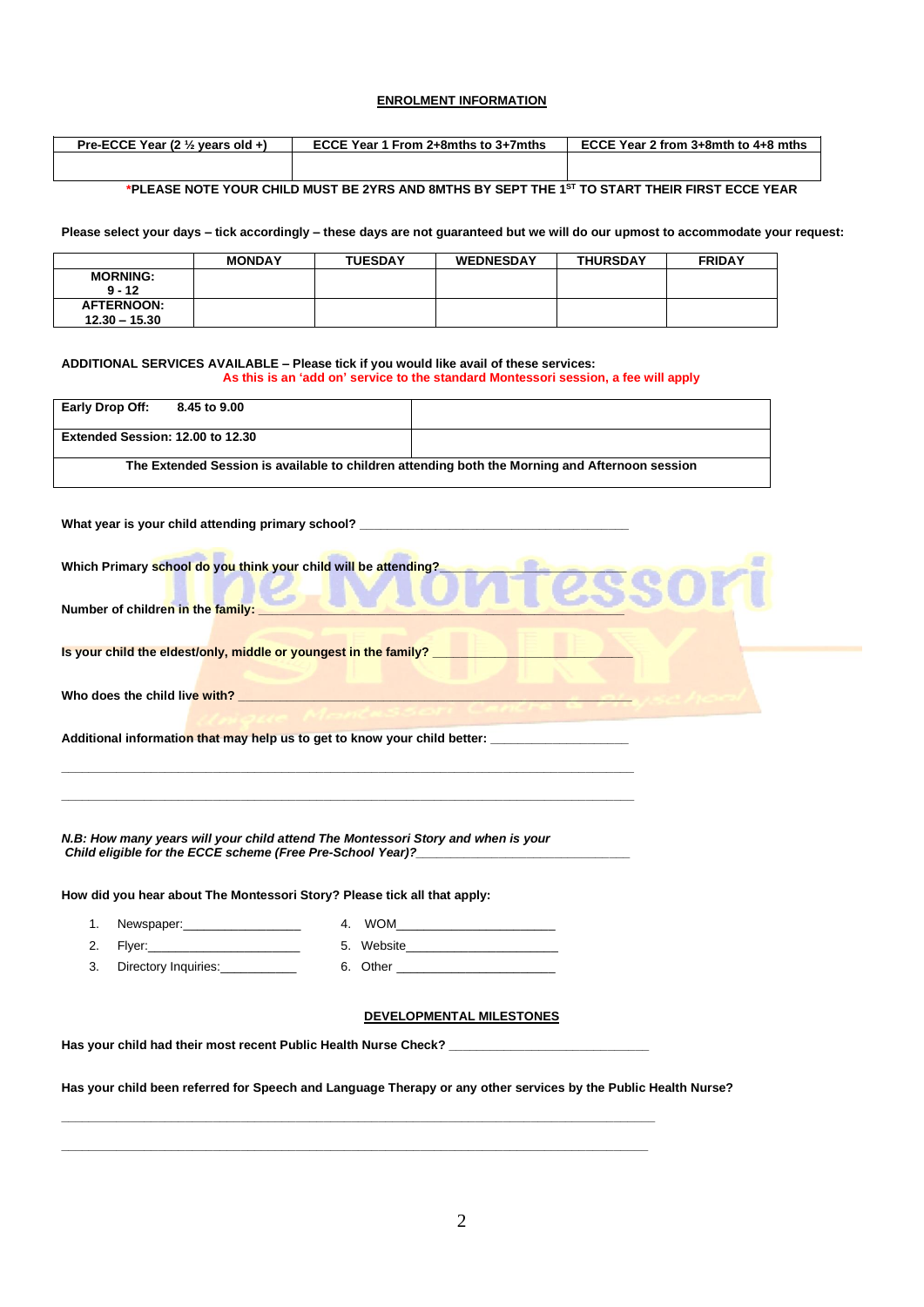#### **MEDICAL INFORMATION**

|                                                                                                                                                      |        |               |                                                                                        |            |     | <b>Tel:</b> The contract of the contract of the contract of the contract of the contract of the contract of the contract of the contract of the contract of the contract of the contract of the contract of the contract of the con |       |  |
|------------------------------------------------------------------------------------------------------------------------------------------------------|--------|---------------|----------------------------------------------------------------------------------------|------------|-----|-------------------------------------------------------------------------------------------------------------------------------------------------------------------------------------------------------------------------------------|-------|--|
| Address: _                                                                                                                                           |        |               |                                                                                        |            |     |                                                                                                                                                                                                                                     |       |  |
| Record of immunisations: Please ATTACH COPY of your child's immunisation booklet                                                                     |        |               | This is required under the Child Care Act 1991 (Early Years Services) Regulations 2016 |            |     |                                                                                                                                                                                                                                     |       |  |
|                                                                                                                                                      | 6 in 1 | <b>PCV</b>    | Men C                                                                                  | <b>MMR</b> | HIB | Oral<br>Polio                                                                                                                                                                                                                       | Men C |  |
| Copy of vaccination record attached?                                                                                                                 |        | Yes $[ ]$     | No [ ]                                                                                 |            |     |                                                                                                                                                                                                                                     |       |  |
| I confirm that my child has been vaccinated:                                                                                                         |        |               |                                                                                        |            |     |                                                                                                                                                                                                                                     |       |  |
|                                                                                                                                                      |        |               |                                                                                        |            |     |                                                                                                                                                                                                                                     |       |  |
| If your child has not been vaccinated we require you to provide a disclaimer.                                                                        |        |               |                                                                                        |            |     |                                                                                                                                                                                                                                     |       |  |
| Medical history (Please outline any illnesses your child may have) or does your child require special care:                                          |        |               |                                                                                        |            |     |                                                                                                                                                                                                                                     |       |  |
| NOTE Medical Care Plans may be required<br>Does your child have any allergies?<br>If Yes, please complete the Form Below                             |        | $Yes$ No $\_$ |                                                                                        |            |     |                                                                                                                                                                                                                                     |       |  |
| What is the child allergic to?                                                                                                                       |        |               |                                                                                        |            |     |                                                                                                                                                                                                                                     |       |  |
| What is the nature of the allergic reactions? e.g. anaphylactic shock reaction, including rash, reddening of skin, swelling, breathing problems etc. |        |               |                                                                                        |            |     |                                                                                                                                                                                                                                     |       |  |
| What to do in case of allergic reactions, any medication used and how it is to be used? (e.g. Epipen).                                               |        |               |                                                                                        |            |     |                                                                                                                                                                                                                                     |       |  |
| Is Medication Used?                                                                                                                                  |        |               |                                                                                        |            |     |                                                                                                                                                                                                                                     |       |  |
| Control measures - such as how the child can be prevented from contact with the allergen.                                                            |        |               |                                                                                        |            |     |                                                                                                                                                                                                                                     |       |  |
| <b>Other Comments</b>                                                                                                                                |        |               |                                                                                        |            |     |                                                                                                                                                                                                                                     |       |  |
| To be filed in the child's records and be available to staff                                                                                         |        |               |                                                                                        |            |     |                                                                                                                                                                                                                                     |       |  |

### **PRESCRIBED MEDICATION**

Parents must sign and complete a medication form before prescribed medication is administered. Prescribed medication must clearly state child's name, dosage, route of administration, date and expiry date. We can only accept medicine that has the original pharmacy label and is written in the English language.

# **AGREEMENT FOR MEDICAL TREATMENT**

I hereby give consent to my child (name of child) \_\_\_\_\_\_\_\_\_\_\_\_\_\_\_\_\_\_\_\_\_\_\_\_\_\_\_\_\_\_\_\_\_\_ receiving medical treatment if a doctor thinks it is required as an emergency and I cannot be contacted following reasonable attempts to do so prior to such treatment being administered.

In the event of an emergency an ambulance will be called. The parent will be contacted and informed about the emergency.

| *Signed:   | Date: |  |  |
|------------|-------|--|--|
| Witnessed: | Date: |  |  |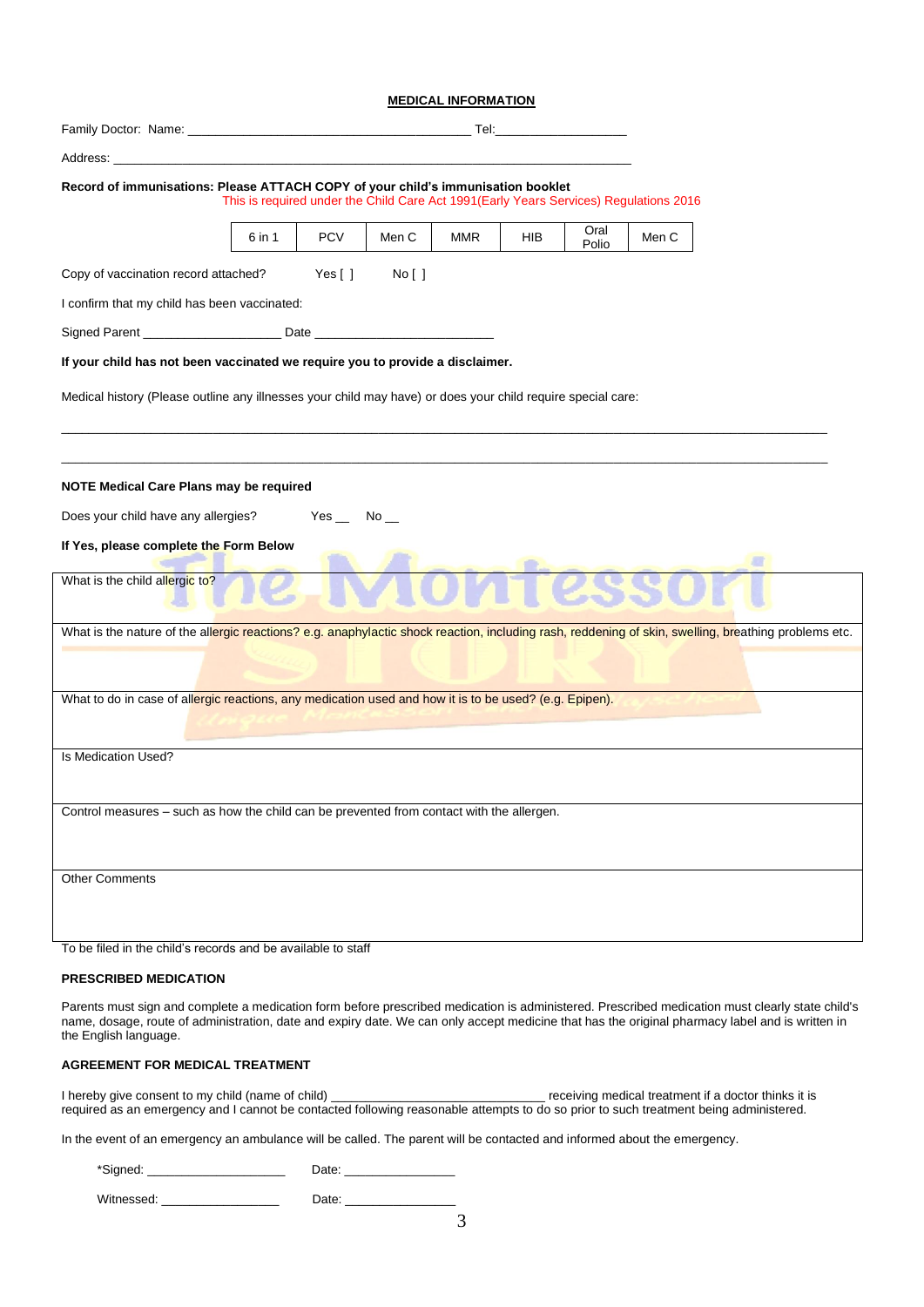#### **CONSENTS**

#### **Permission to Administer Medication**

I/We **I/We Example 10** (parent/quardian) give permission to the management staff of The Montessori Story to act on my behalf in administering medication and to take such action as may be necessary for the benefit of my child and his/her needs. This decision is to be taken by the person in charge at the time. I understand that it is my responsibility to provide the staff of The Montessori Story with the relevant information in relation to my child's needs, health and well-being.

#### **Permission to Photograph**

- 
- I/We \_\_\_\_\_\_\_\_\_\_\_\_\_\_\_\_\_\_\_\_\_\_\_\_\_\_\_\_ (parent/guardian) give permission to The Montessori Story to photograph my child for the following:
	- Halloween, Christmas, Easter and Summer and Birthday Parties
	- Children at work with the Montessori materials and at play both inside and outside
	- Various different fund-raising events that are organised by The Montessori Story e.g. National Pyjama Day, The Big toddle, Making Music with Marvin etc.
	- Photos may appear on Social Media of your child's activities (faces will be blurred or photos will be taken from behind or from a distance)

I understand that and agree to these photos being used for advertising purposes.

#### **First Aid**

I/We state of parent/guardian) authorise the staff that are trained in First Aid to give my child First Aid when appropriate.

#### **Student Observation Permission**

I/We \_\_\_\_\_\_\_\_\_\_\_\_\_\_\_\_\_\_\_\_\_\_\_\_\_\_ (parent/guardian) understand that from time to time throughout the year students will carry out work experience at The Montessori Story, observing children as part of their course. These observations are vital to ensure that theory is backed up by actual experience. Students will never have unsupervised access to the children and the importance of confidentiality is made very clear.

#### **Sun Cream Permission**

I/We **interprettion** (parent/guardian) give permission for the application of sun cream to my child as outlined in the Sun Protection Policy. The brand of Sun Cream used by The Montessori Story is Nivea. If your child has allergies to this please let us know.

#### **Outings Policy**

I/We \_\_\_\_\_\_\_\_\_\_\_\_\_\_\_\_\_\_\_\_\_\_\_\_\_\_(parent/guardian) give permission for my child to go on an outing with the staff of The Montessori Story. All outings are pre planned and there is appropriate supervision in line with the Child Care Act 1991(Early Years Services) Regulations 2016. Our outings are typically Nature Walks or the annual Barnardos Big Toddle and do not involve transport.

#### **Toileting Policy**

I/We\_\_\_\_\_\_\_\_\_\_\_\_\_\_\_\_\_\_\_\_\_\_\_\_\_\_\_\_\_\_\_\_ (parent/guardian) give permission for the staff in The Montessori Story to attend my child following a soiled nappy/toileting accident or any incident requiring a change of clothes such as spillage or outdoor play.

## **Permission to Act in the Event of an Emergency/Accident**

I/We\_\_\_\_\_\_\_\_\_\_\_\_\_\_\_\_\_\_\_\_\_\_\_\_\_\_\_\_\_ (parent/guardian) give permission to the management staff of The Montessori Story to act on my behalf in case of an emergency/accident and to take such action as may be necessary for the benefit of my child. This decision is to be taken by the person in charge at the time.

### **Covid 19 Policies and Procedures**

I/We\_\_\_\_\_\_\_\_\_\_\_\_\_\_\_\_\_\_\_\_\_\_\_\_\_\_\_\_\_ (parent/guardian) will adhere to all the policies and procedures in relation to COVID 19. These will be sent via enail prior to my child commencing at The Montssori Story.

#### **Parent WhatsApp Group**

The sole purpose of this opt-in opt-out platform is for the service to notify parents with relevant information regarding service dates, requirements, reminders [and/or] to distribute photographs by consent of daily activities and/or curricula taking place within your specific pod.This is a serviceinitiated platform of communication and distribution of relevant information (following the receipt of parental consent) and is not permitted to be used by parents/guardians as a platform to communicate to each other or directly to the service. The administrator holds the right to remove any participants from the group who may misuse this platform. Any photos that may be distributed by consent of children/staff are not permitted to be lifted from the platform to social media. Privacy and dignity of the service and its registered children is to be respected at all time.

| Parent/Guardian's Signature | Date |
|-----------------------------|------|
| Parent/Guardian's Signature | Date |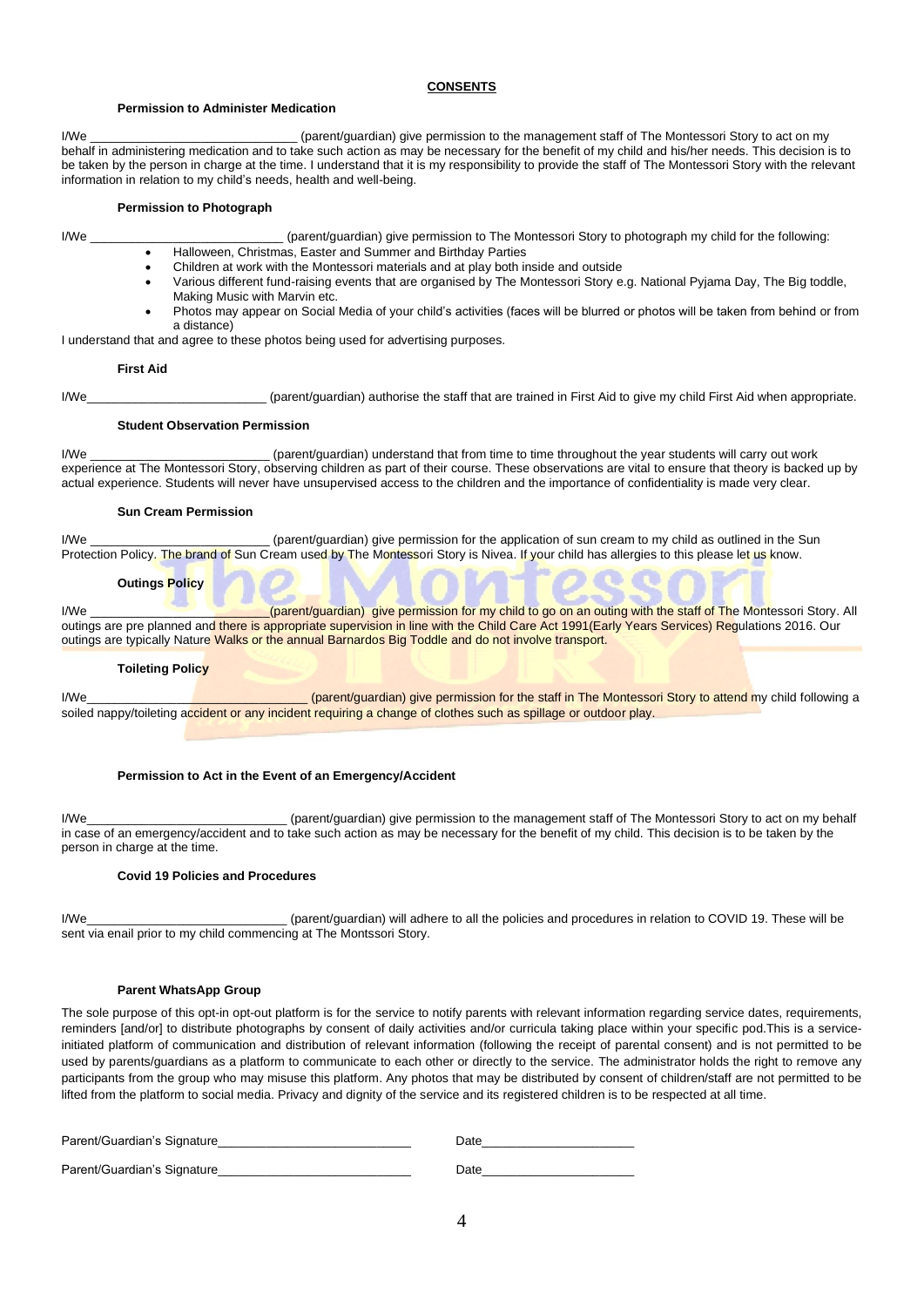### **CHILD PROTECTION**

#### **CHILD PROTECTION**

We have a moral and legal obligation to ensure that all children in our care are protected, and their health and welfare are safeguarded. Our staff are mandated to report any concerns

All staff in the service are vetted through the Garda vetting unit and have the correct qualifications to work with children. We act to protect children from harm, which may arise. It is our duty in this case to question the cause of any behaviour, bumps, bruises or unusual markings. Our main concern in the service is to safeguard and protect the welfare of children. We have a responsibility to identify report and record any suspicions of child abuse to Tusla the Child and family Agency. We have a responsibility to respond to all child protection concerns.

## **COLLECTION AUTHORISATION**

I authorise the following people to collect my child \_\_\_\_\_\_\_\_\_\_\_\_\_\_\_\_\_\_\_\_\_\_\_\_\_\_\_\_ in the event of my absence. I acknowledge unless I have spoken to the Manager my child **cannot** be collected by any other person.

| $\mathbf{1}$ . |                                                         | Name: ____________________(Tel) Home: __________________Mobile: ________________                               |                       |  |
|----------------|---------------------------------------------------------|----------------------------------------------------------------------------------------------------------------|-----------------------|--|
|                |                                                         |                                                                                                                |                       |  |
|                |                                                         |                                                                                                                |                       |  |
| 2.             |                                                         |                                                                                                                |                       |  |
|                |                                                         |                                                                                                                |                       |  |
|                |                                                         |                                                                                                                |                       |  |
| 3.             |                                                         | Name: (Tel) Home:                                                                                              | Mobile: <b>Mobile</b> |  |
|                | Address <b>Container the Contact of Contact Address</b> |                                                                                                                |                       |  |
|                | Relationship to child: <b>All and School School</b>     |                                                                                                                |                       |  |
|                |                                                         | I confirm that the above persons have been informed by me that their details have been shared with the service |                       |  |
|                |                                                         |                                                                                                                | Date: <b>Date:</b>    |  |
|                |                                                         |                                                                                                                |                       |  |

**Separated and Divorced Parents** Married parents are automatically joint guardians of their children. Neither separation nor divorce changes this.

By law, an unmarried mother is the automatic guardian of a child born outside of marriage. In some circumstances, unmarried fathers have automatic access. The service should be informed about access rights. Unmarried fathers will automatically become guardians of their children if they meet a cohabitation requirement. An unmarried father who cohabits for 12 months with the child's mother, including 3 months following a child's birth, will automatically become the child's guardian. This provision is not retrospective, so guardianship will only be acquired automatically where the parents live together for at least 12 months (applies to children born after 18 January 2016.)

- We cannot refuse either parent to collect their child unless a court order is in place.
- We ask that parents give us information on any person that **does not** have legal access to the child.
- Where custody of a child is granted to one parent, we would ask you to clarify the circumstances with us. This information will remain confidential and will only be made known to the relevant staff. If there is any legal documents i.e. custody order, barring order we would ask you to provide us with a copy to keep on file.